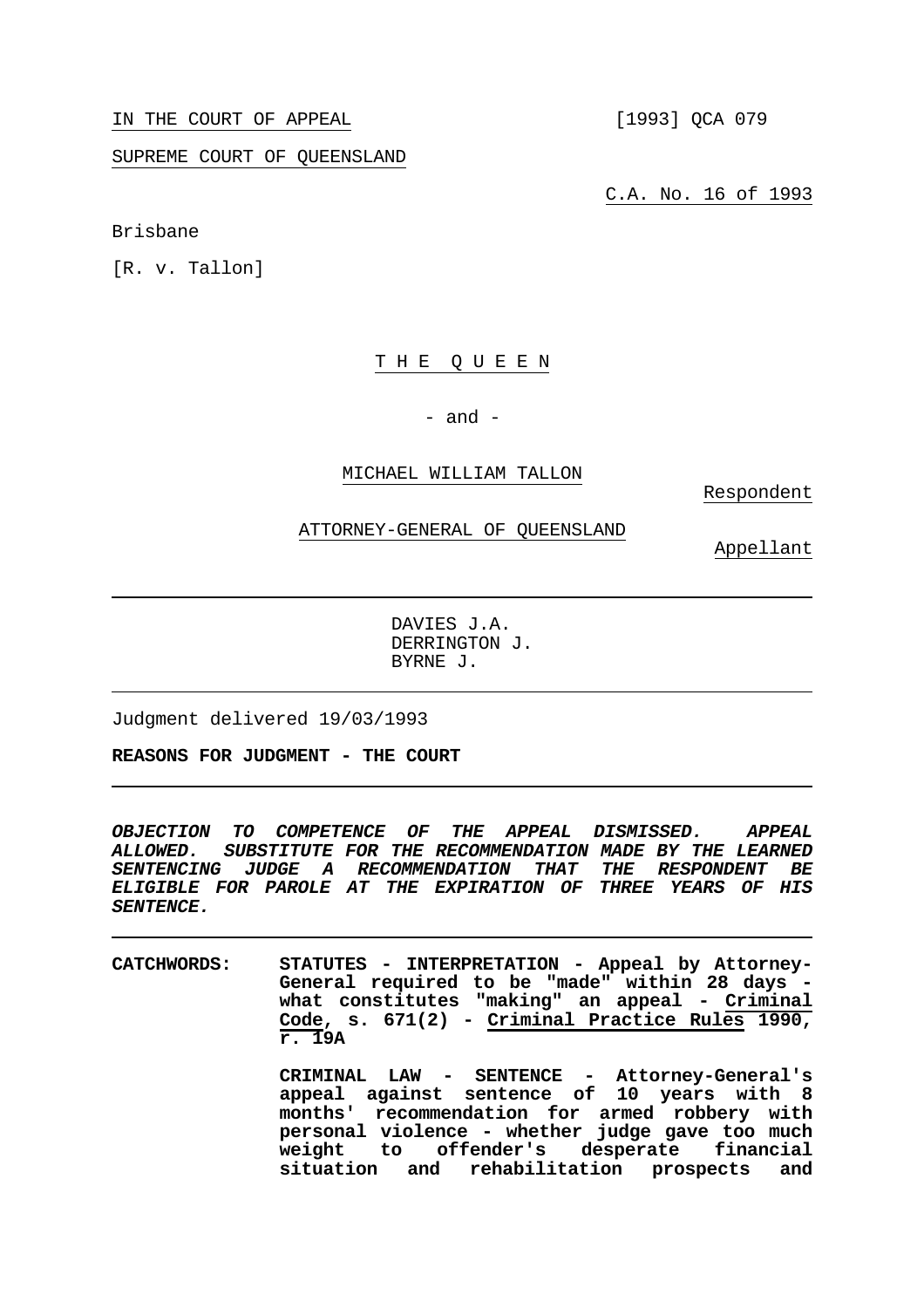**insufficient weight to seriousness of offence and fact committed while on parole - 3 years' recommendation substituted** 

| Counsel:    | B. Butler for the Appellant<br>K. Holmes for the Respondent                       |
|-------------|-----------------------------------------------------------------------------------|
| Solicitors: | Director of Prosecutions for the Appellant<br>Legal Aid Office for the Respondent |

Hearing Date(s): 26 February 1993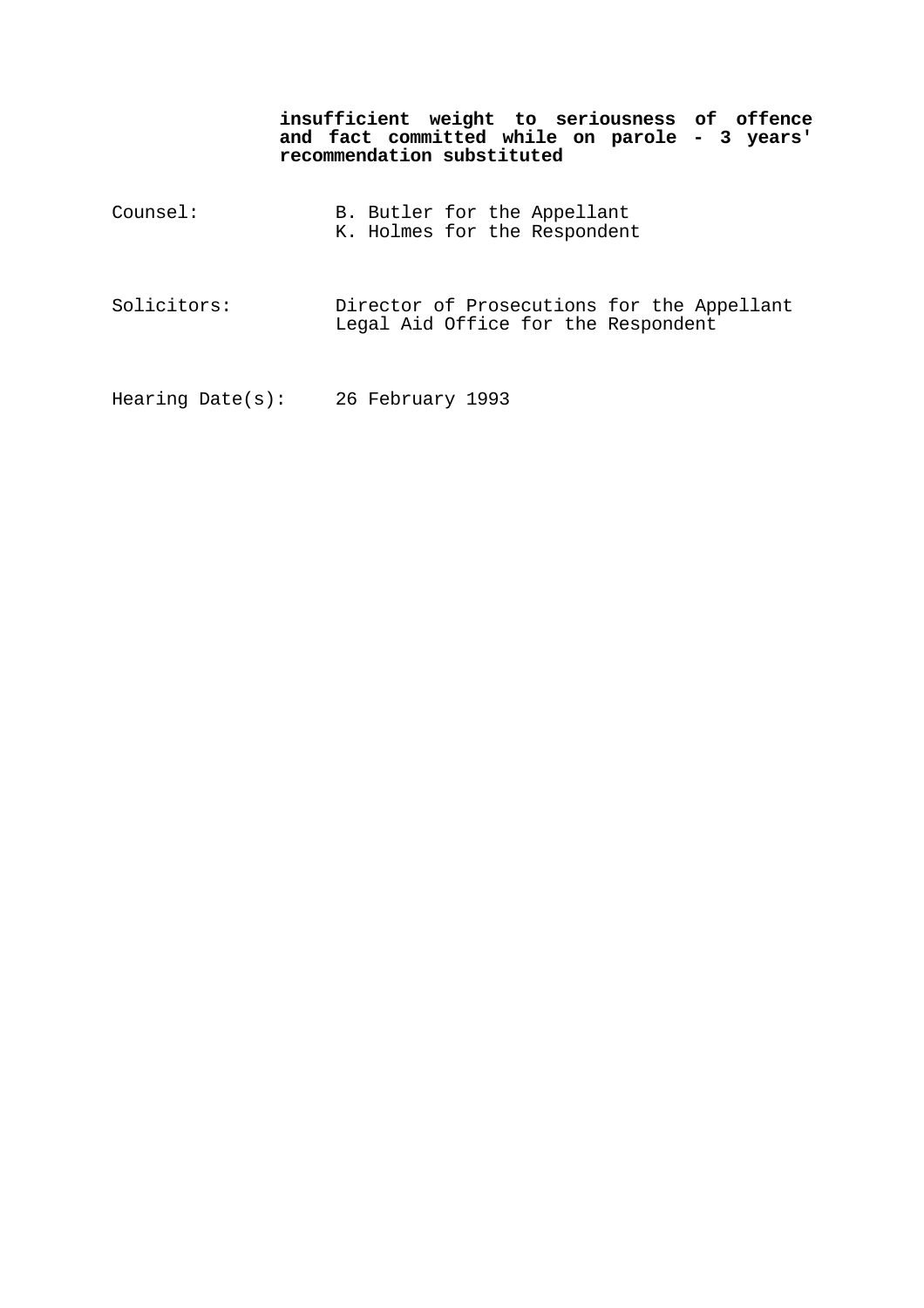IN THE COURT OF APPEAL

SUPREME COURT OF QUEENSLAND

C.A. No. 16 of 1993

Brisbane

Before Mr Justice Davies Mr Justice Derrington Mr Justice Byrne

[R. v. Tallon ex p. Attorney-General]

T H E Q U E E N

- v -

MICHAEL WILLIAM TALLON

Respondent

ATTORNEY-GENERAL OF QUEENSLAND

Appellant

# **REASONS FOR JUDGMENT - THE COURT**

**Judgment delivered 19/03/1993** 

This is an appeal by the Attorney-General against a sentence imposed in the District Court on 11 December 1992. At the commencement of the hearing of the appeal the respondent objected to its competency on the ground that it was out of time. The notice of appeal was filed on 6 January 1993, within 28 days of the date of that sentence, but it was not served on the respondent, who was in jail, until 19 January 1993. This objection involved the construction of s. 671(2) of the Criminal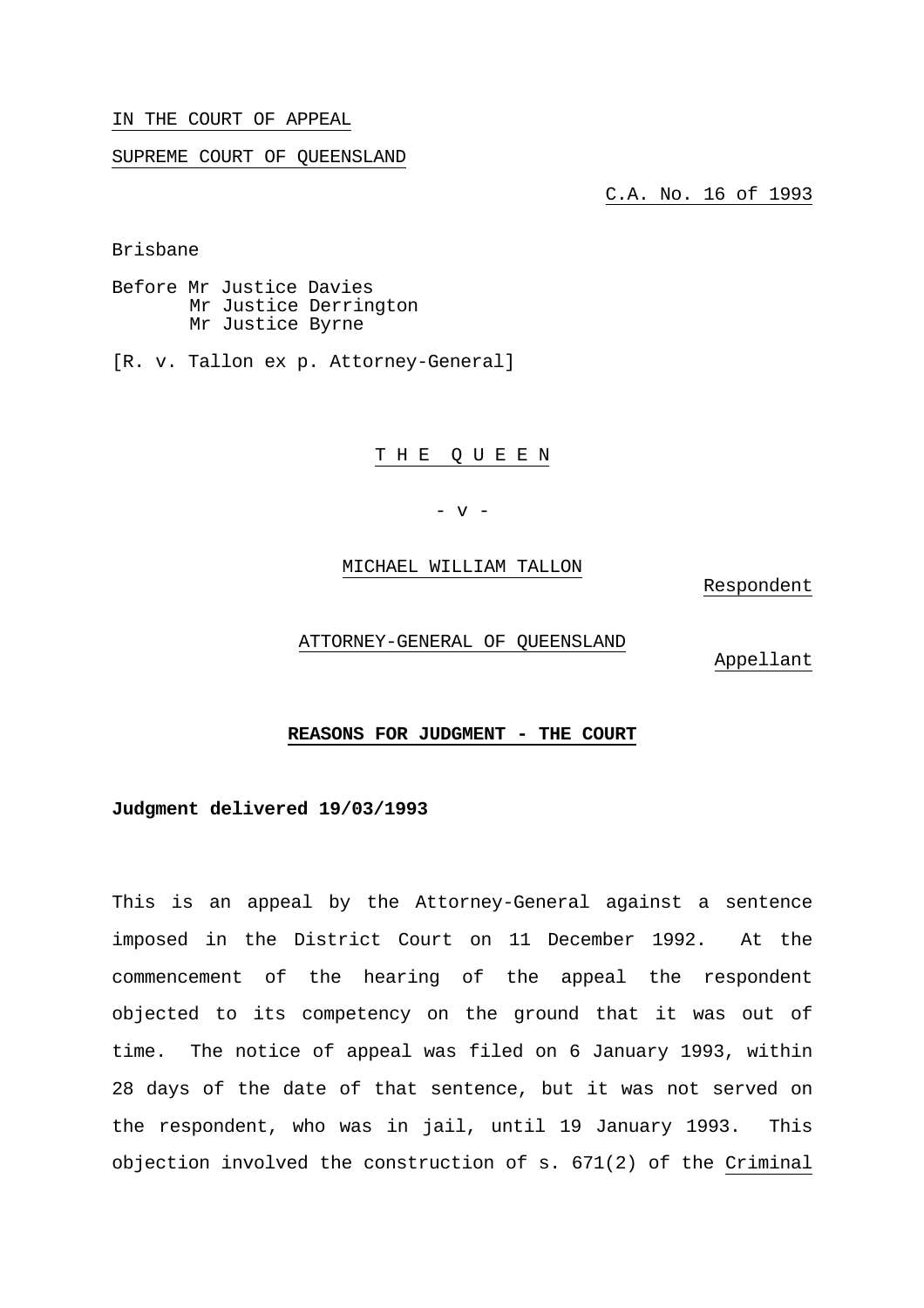Code which provides that an appeal to the Court by the Attorney-General against sentence "shall be made within 28 days of the date of such sentence"; whether "made" in that sub-section means filed or filed and served or the commencement of the hearing of the appeal. In view of the importance of this question which has not previously been decided, and as neither party was in a position to argue it fully, we reserved our decision on it, proceeded to hear the appeal and allowed either party to make further written submissions. We received further written submissions from both the respondent and the Attorney.

The Attorney also in the alternative sought an extension of time under s. 671(3) of the Criminal Code. We reserved our decision on this question also and because the Attorney had no prior notice of the objection we gave him leave to file affidavit evidence in support of such application, which he has done.

Section 671 of the Criminal Code provides:

 "(1) Any person convicted desiring to appeal to the Court, or to obtain the leave of the Court to appeal from any conviction or sentence, shall give notice of appeal or notice of application for leave to appeal, in the prescribed manner, within twenty-eight days of the date of such conviction or sentence. (2) An appeal to the Court by the Attorney-General against sentence shall be made within twenty-eight days of the date of such sentence.<br>(3) The time within which notice The time within which notice of appeal, or notice of an application for leave to appeal, may be given or within which the Attorney-General may appeal against sentence may be extended at any time by the Court."

Sub-section (2) was inserted and sub-s. (3) amended to include appeals by the Attorney-General by an amending Act of 29 March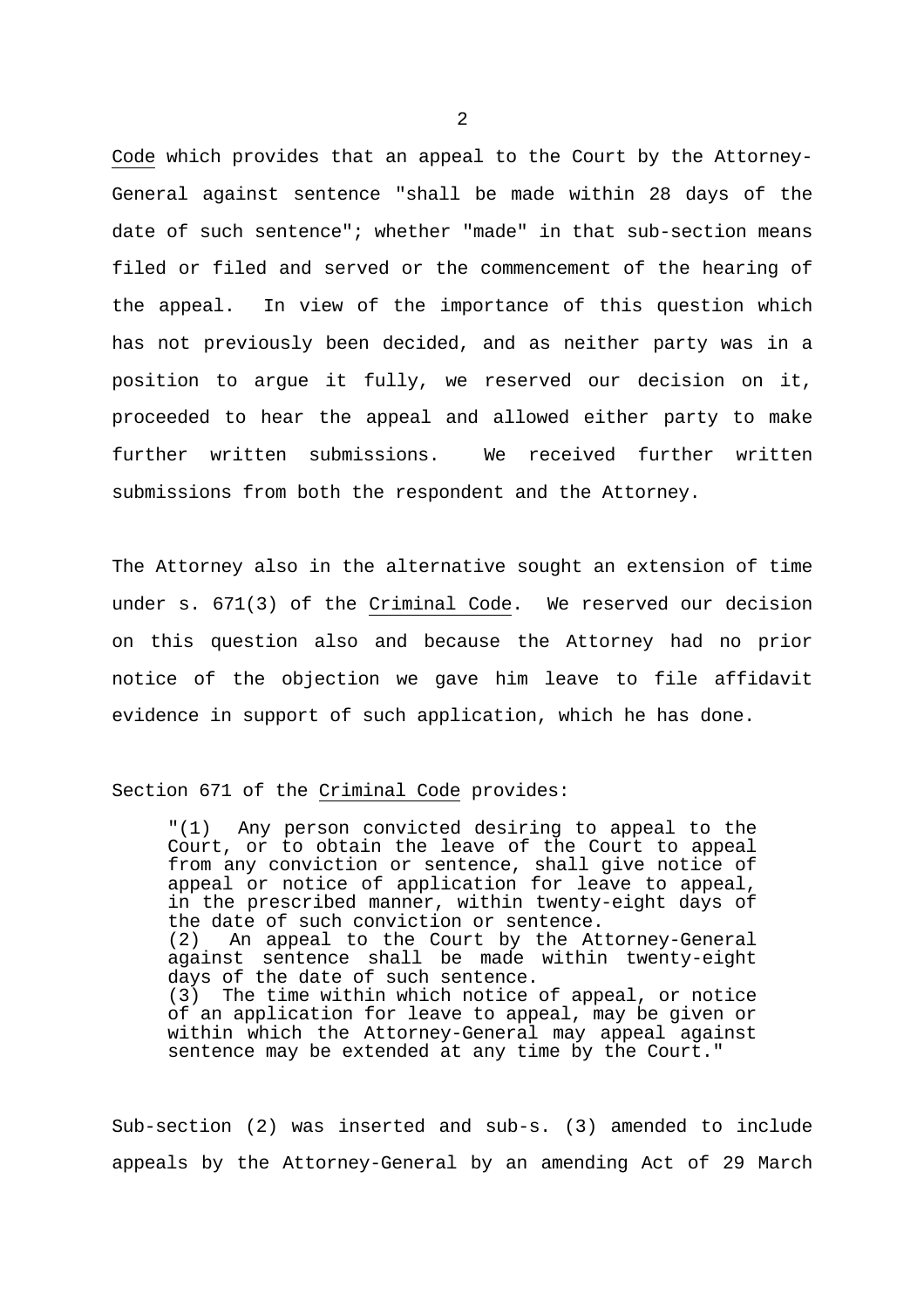1986. By the same amending Act sub-s. (1) was amended to substitute "twenty eight" for "fourteen".

The respondent's counsel submitted that "made" in sub-s. (2) means filed and served. She contrasted it with the phrase "shall give notice of appeal" in sub-s. (1) which, she said, requires only the filing of a notice of appeal. It is curious that the legislature should have chosen a different form of words in sub-s. (2) from that which already existed in sub-s. (1) if it did not intend a different meaning. However, we do not think that the making of an appeal is any more likely to include both the filing and serving of a notice of appeal than the giving of notice of appeal. On the contrary, we think that the latter phrase is more consistent with a requirement to notify the respondent than the former.

Alternatively the respondent submitted that "made" meant appearing to move the appeal and sought to derive support for that submission from a line of cases which hold that application to a judge of the Supreme Court for an order to review a conviction or order of justices is made only when someone appears before a judge to make that application. See, for example, Donkin v. Donkin, ex parte Donkin [1963] Qd.R. 36; Cottle v. Hentzschel, ex parte Cottle [1982] Qd.R. 772. However, there is an important distinction between the provision considered in these cases and the one under consideration here. Section 209 of the Justices Act 1886, by providing that when an appellant "shows by affidavit to a Judge of the Supreme Court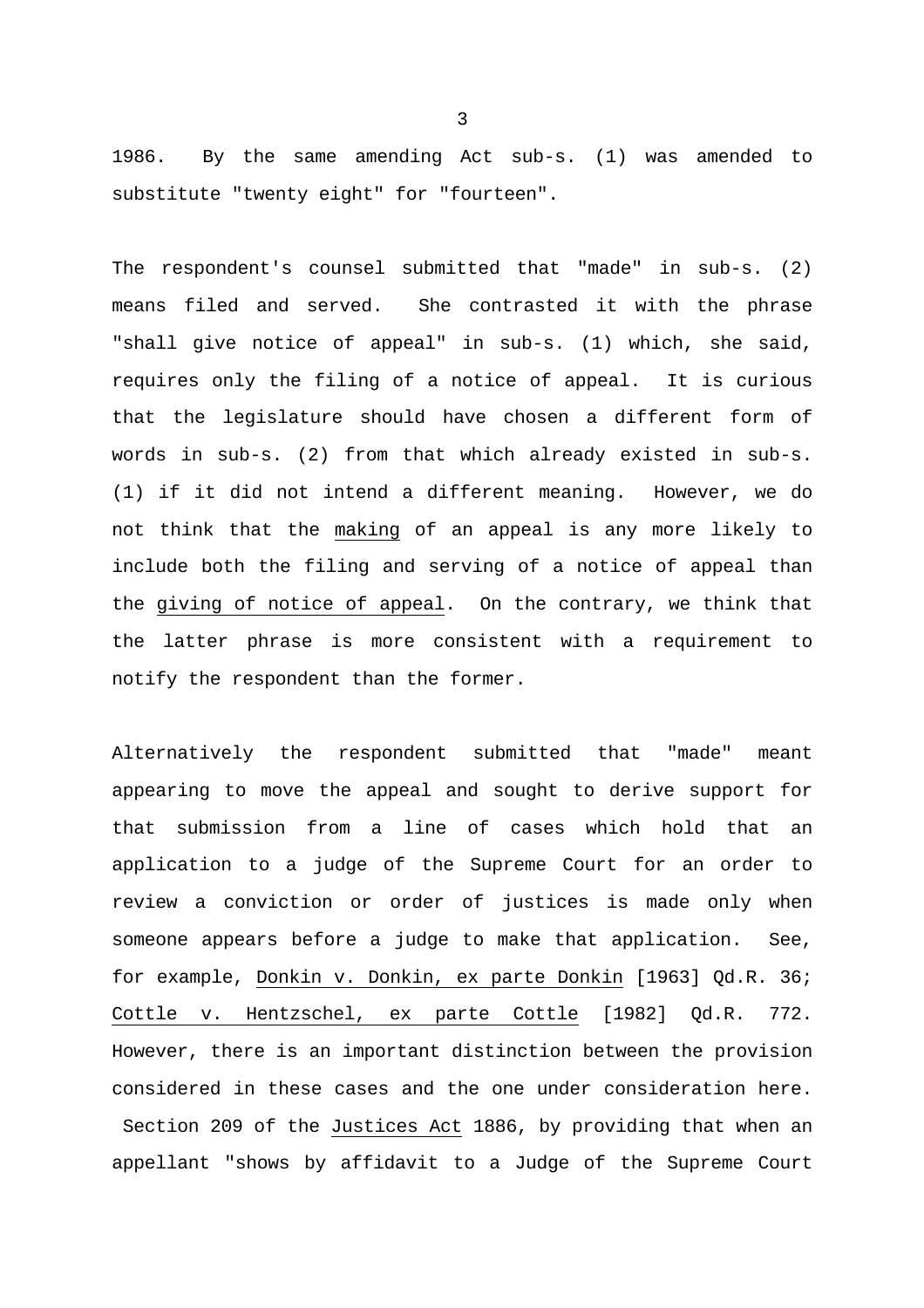sitting in Court or Chambers a prima facie case of error or mistake in law or fact on the part of such justices or justice ... the Judge may ... upon application made within twenty-eight days from the making of such conviction or order ... grant ... an order [to review]" makes it clear that the application is the application made to a judge in court or chambers. That is at least not clearly so here.

Notwithstanding the difference in wording between sub-ss. (1) and (2) of s. 671, we think that a notice of appeal or notice of application for leave to appeal by a convicted person is given and an appeal by the Attorney-General against sentence is made when the notice of appeal is filed. We think that the purpose of the 1986 amendments to s. 671 was to provide a uniform time limit for appeals by convicted persons and by the Attorney-General. Moreover the second reading speech of the Minister who introduced the Bill for the amending Act included the following:

 "A number of procedural matters are included in the Bill, including those dealing with appeals. It has been found desirable to increase the period in which an appeal may be lodged both by an accused person and an appeal on sentence on behalf of the Attorney-General."

Although that statement in incorrect - there was previously no period in which an appeal might be lodged by the Attorney-General - the reference to "lodged" in respect of both types of appeals supports the construction which we favour.

The respondent also relied upon rule 19A of the Criminal Practice Rules. Generally, delegated legislation may not be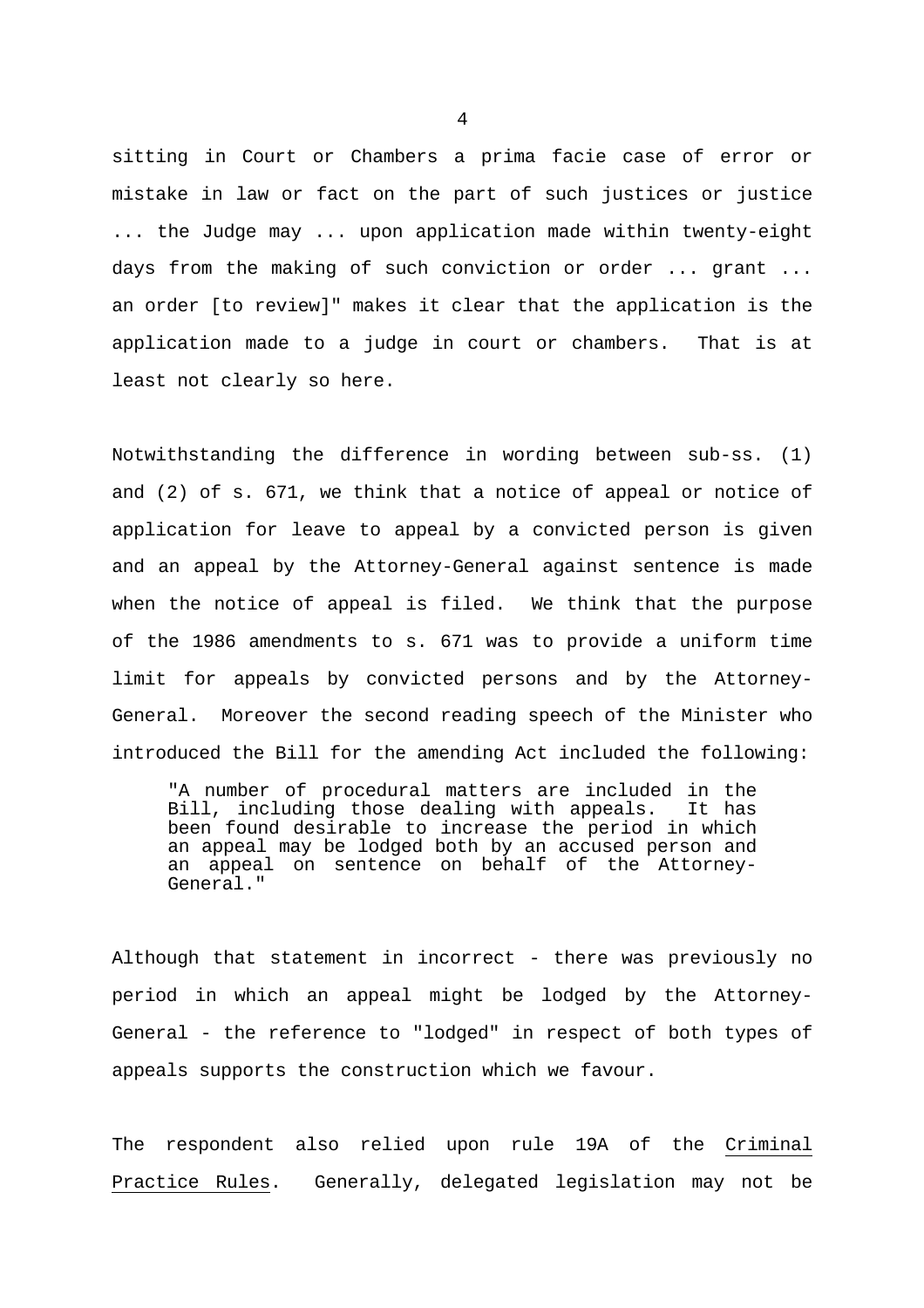used for the purpose of construing an Act. See Great Fingall Consolidated Ltd. v. Sheehan (1906) 3 C.L.R. 176; John Burke Ltd. v. Insurance Commission [1963] Qd.R. 587; Webster v. McIntosh (1980) 32 A.L.R. 603 at 606. But even if it could, it would not, we think, assist the respondent here. Both rule 17, which provides that appeals, other than those by the Attorney-General, against conviction or sentence, shall commence by sending to the Registrar a notice of appeal and rule 19A, which provides that the Attorney-General shall commence his appeal by filing with the Registrar a notice of appeal, use the word "commence". The only significance of these provisions, for present purposes, is that they use yet another term to describe the filing of a notice of appeal.

We therefore hold that the appeal was made within time by the filing within time of a notice of appeal. It is therefore unnecessary to consider the application for extension of time.

We turn now to the substance of the appeal. The respondent was convicted on one count of armed robbery with personal violence, one count of going armed in public so as to cause fear, and one count of dangerous driving. He was sentenced to 10 years' imprisonment on the first count, two years on the second, and two years on the third, with a recommendation that he be eligible for parole after serving only eight months. At the time of sentence he had served 39 days' imprisonment on remand.

 $\sim$  5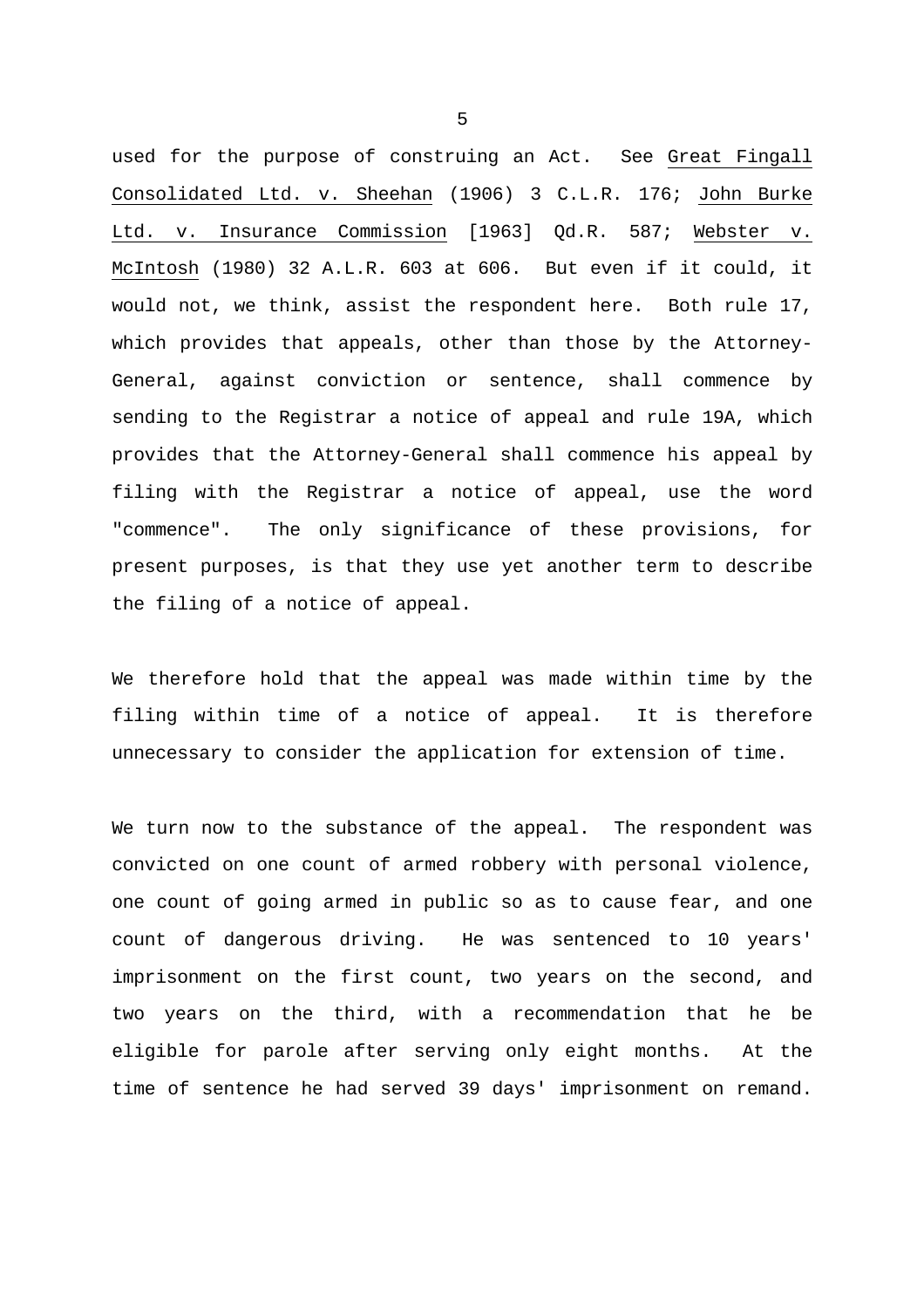The respondent is 30 years of age, having been born on 17 July 1962. He has a criminal history which includes two previous terms of imprisonment for armed robbery. On 7 September 1984 he was convicted on four charges of armed robbery and sentenced to a term of eight years' imprisonment with a non-parole period of three years six months. Then on 10 and 11 September 1986, apparently whilst he was on parole in respect of the above offences, he committed a further offence of armed robbery in company and one of unlawful use of a motor vehicle for the purpose of facilitating the commission of an indictable offence. On 14 April 1987 he was sentenced to imprisonment on the former of those offences for ten years with a recommendation that he be considered eligible for parole after four years. He was on parole in respect of that offence when he committed the offences the subject of this appeal.

The armed robbery the subject of this appeal occurred at a Fortitude Valley theatre restaurant at about 12.45 a.m. when it was closing. The respondent had concealed his face with a stocking and he was carrying a loaded .22 calibre pistol. He struck or pushed the female proprietor with his open hand, hustled her and other employees into a back room and threatened to shoot them. He took over \$11,000 in cash, cheques and credit card vouchers, the cash component being approximately \$1,500. He then ran from the restaurant after saying, "Don't follow me or I'll shoot you".

He was nevertheless chased down the street by some of the

 $\sim$  6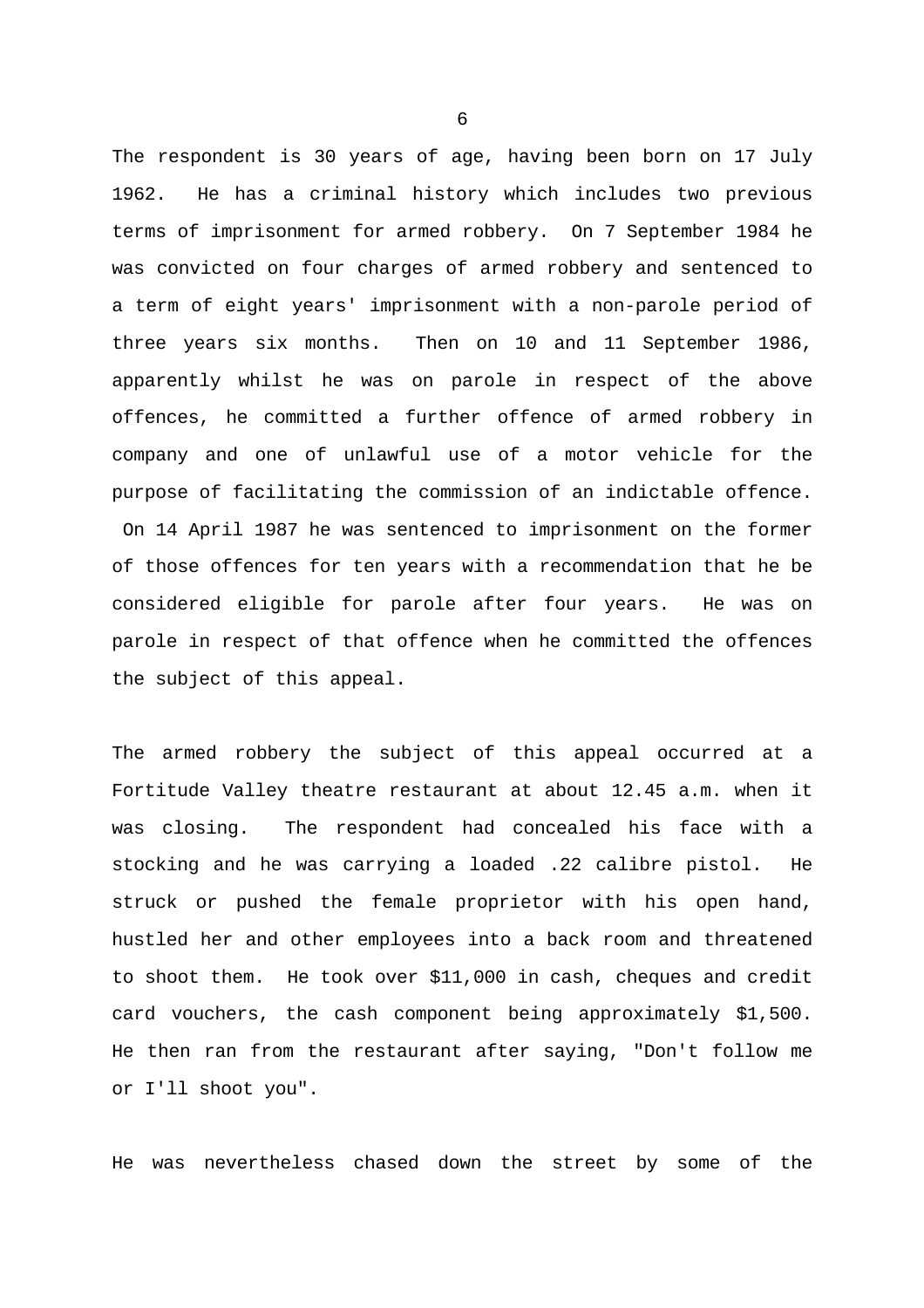employees, and one of them tackled him twice. After the second of these the respondent fired his pistol, though it was accepted that he deliberately fired away from his pursuers and merely in order to frighten them. He then drove off in his car and an employee of the restaurant gave chase. The respondent drove through a red light and subsequently lost control of his vehicle and crashed it after it had apparently come into contact with the pursuing vehicle. He fled leaving the pistol and the takings in the vehicle. The vehicle was his and there were documents in it which identified him.

The respondent was later apprehended in a phone box not far away, apparently attempting to ring his wife. Although at first he gave a false address and a false alibi to the police, it is generally accepted that within a short time he confessed and cooperated with the police and that later he pleaded guilty promptly.

Although the robbery was one not committed in company with others, nor of a financial institution, it was nevertheless of a very serious and frightening kind involving as it did the use and discharge of a firearm and threats to shoot the victims of the robbery. The seriousness of the offence and the prevalence of such offences requires the imposition of a substantial term of imprisonment as a deterrent to others. Were it not for some of the matters to which we are about to refer, we may have acceded to the submissions made on behalf of the Attorney-General that the term of imprisonment should be increased.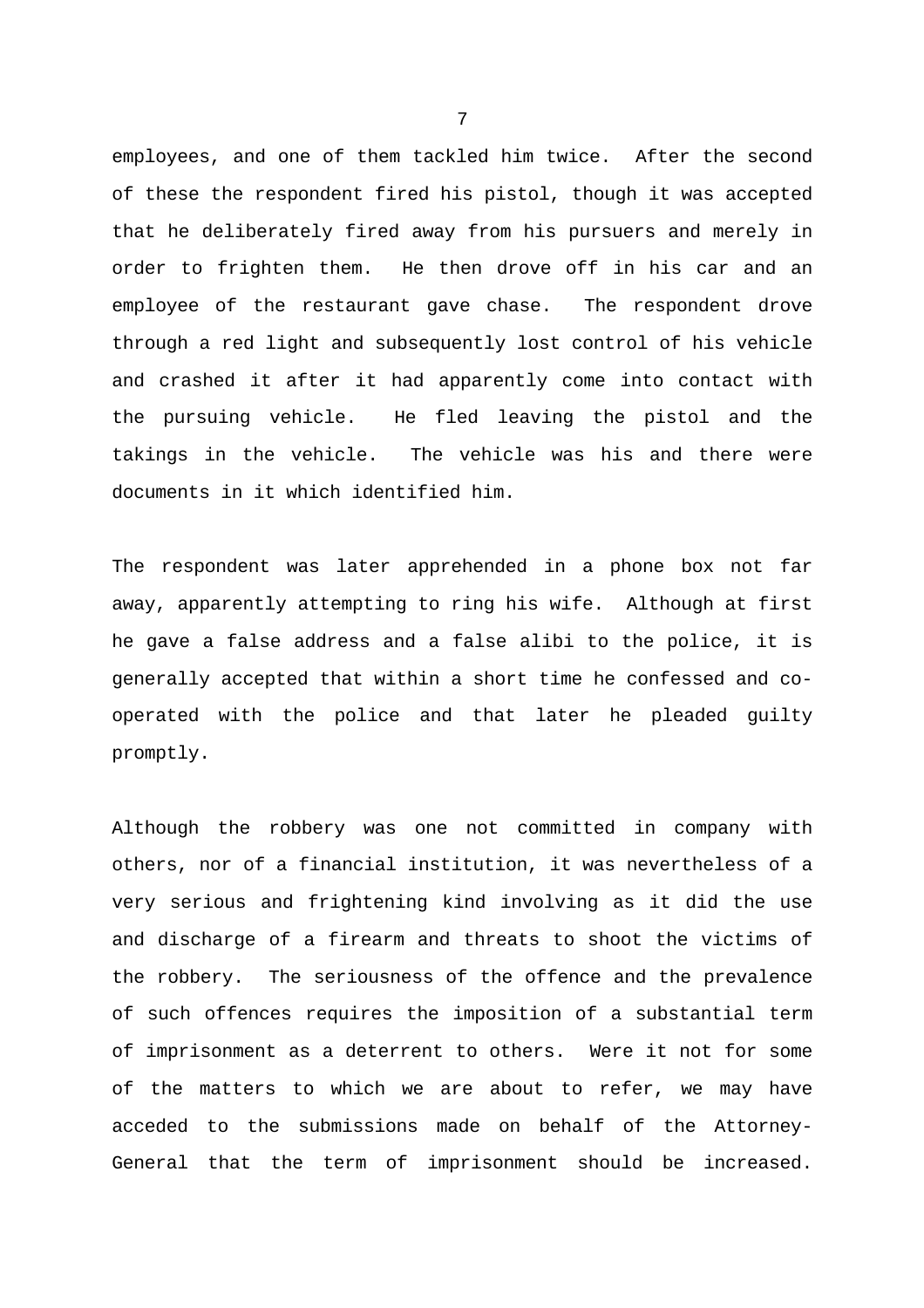However, because of those matters and because there is something to be said for the view that, in any event, the sentence imposed was within the permissible range, albeit at the lower end of that range, we do not propose to interfere with that sentence. However, notwithstanding the matters to which we are about to refer, we think that the recommendation with respect to parole is much too lenient and we propose to alter that.

We have already mentioned the respondent's confession, his cooperation with the police, which extended to other matters beyond those the subject of this appeal, and his prompt plea of guilty. We have also mentioned the period already served in custody. All of these were mentioned by the learned sentencing judge and rightly taken into account by him. We also take them into account.

It seems plain however that it was the respondent's personal history which most influenced the learned sentencing judge in making the generous recommendation which he did and perhaps also in imposing a sentence which was at the low end of the permissible range. Like many who embark upon a life of crime, the respondent came from a broken home, had a poor relationship with his mother with whom he lived until he was about 14, and then left home, thereafter fending for himself. However, when he was released from prison after serving part of the sentence imposed on him in 1987, he married his present wife, obtained a job immediately and incurred the kind of debts which young couples ordinarily do. His wife was also in employment and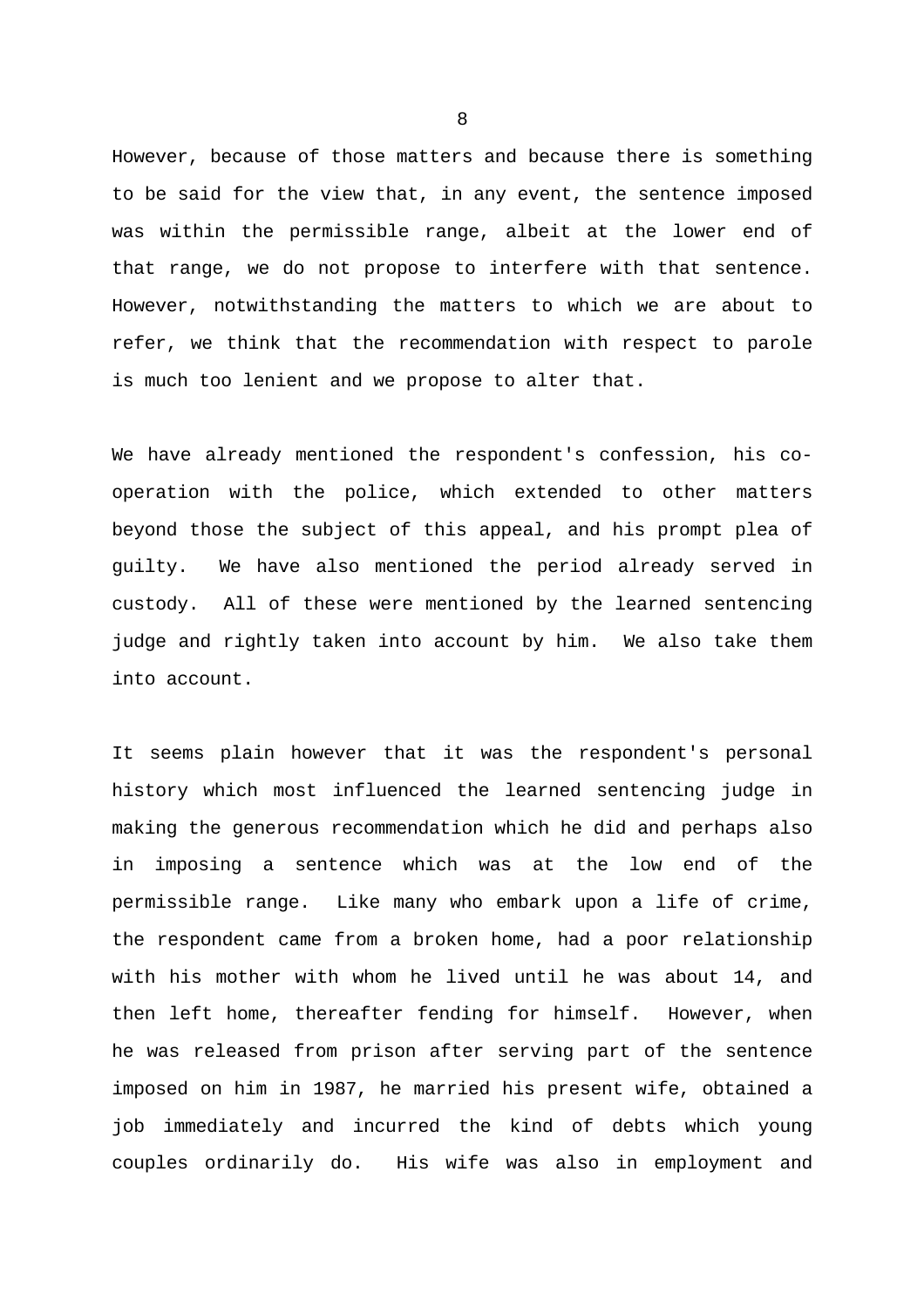their joint incomes were sufficient to pay their continuing obligations. Unfortunately, he had an accident to his back at work, whilst engaged in heavy labouring work, which necessitated his going off work on compensation. Whilst he was on compensation and still recuperating from his injury his wife lost her job. He then attempted to return to work but was retrenched. Although she obtained employment again, the respondent was unable, despite his considerable efforts, to find work. They fell behind with their debts and their financial difficulties gradually increased. By this time the respondent's wife was pregnant and she had a difficult pregnancy which included illness.

The robbery the subject of this appeal was not planned. The respondent had sought money from some of his friends to help him with his financial difficulties. He was unable to obtain financial assistance but one of them, with whom the respondent had been drinking, suggested that he "do a job" and offered to lend him the firearm which he ultimately used. After sitting in his car for about an hour considering his situation, the respondent decided upon the course which he ultimately took. The relatively unpremeditated nature of the offence is reflected both in the respondent's choice of target - a restaurant at which he would be unlikely to find a substantial amount of cash - and in the fact that he used his own car, parked it nearby, and made no attempt to disguise the number plates. He was remorseful afterwards and in fact when apprehended was attempting to telephone his wife to explain to her what he had